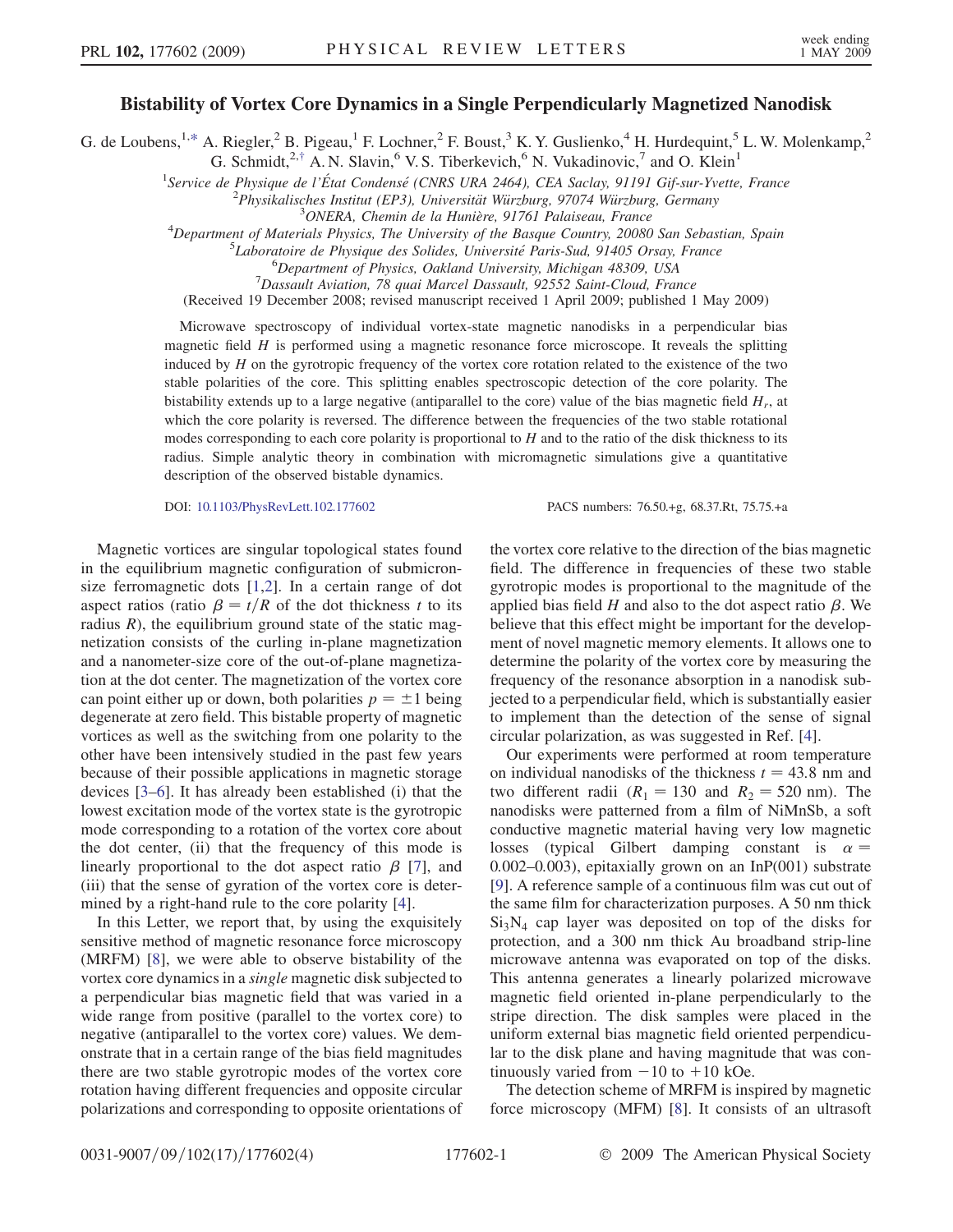<span id="page-1-1"></span>cantilever with a 800 nm diameter sphere of amorphous Fe (with 3% Si) glued to its apex. The magnetization curve of this probe is typical of a soft Fe sphere (coercitivity <10 G). Its magnetic moment always follows the direction of the applied field  $H$  and senses a dipolar force proportional to the perpendicular component  $M<sub>z</sub>$  of the magnetization of the nanodisk. MRFM spectroscopy is achieved by placing the center of the sphere above the center of the nanodisk. A ferromagnetic resonance (FMR) spectrum is obtained by recording the vibration amplitude of the cantilever as a function of  $H$  at constant microwave excitation frequency that is switched on and off at the cantilever resonance frequency. The MRFM signal originates from the diminution of  $M<sub>z</sub>$  of the nanodisk produced by the absorption of the microwave field [8]. During the scan, the cantilever resonance frequency is also recorded [see Fig. 1(a)]. This enables static magnetometry of the sample. The saturation field of the  $R_1 = 130$  nm nanodisk is  $H_s =$  $\pm$ 6 kOe, which marks the region of the maximum radial susceptibility.

Figure 1(b) shows the FMR spectrum of the smaller nanodisk at the frequency of 7.5 GHz. Above the saturation field  $H_s$ , the excitation spectrum of the disk consists of a series of peaks corresponding to the confined dipoleexchange spin-wave modes of the disk. Their quantized resonance frequencies (resonance fields) are given by Eq. (1) from Ref. [10]. These modes are labeled with a pair  $(l, m)$  of azimuthal and radial mode indices [8]. The



FIG. 1 (color online). (a) The cantilever frequency, proportional to  $M<sub>z</sub>$ , the vertical component of the static magnetization of the  $R_1 = 130$  nm NiMnSb nanodisk, as a function of the perpendicular bias magnetic field H. Inset: Detection scheme: The vortex gyrotropic mode is sensed through the dipolar force induced on the spherical Fe probe. (b) Nanodisk excitation spectrum in the saturated regime ( $|H| > H<sub>s</sub>$ ) recorded at 7.5 GHz. (c) Excitation spectra in the vortex (unsaturated) state  $(|H| \leq H_s)$ .

lowest  $(0, 0)$  (and the most spatially uniform) spin-wave mode of the disk is situated at 8.1 kOe and is marked by a blue circle symbol. The frequency of this lowest quasiuniform Kittel mode  $\omega_K$  can be approximately described as

$$
\omega_K(H) = \gamma \{ H - H_K \},\tag{1}
$$

<span id="page-1-0"></span>where  $H_K = 4\pi M_s (N_{zz} - N_{rr}) - H_A$ . Here  $M_s$  is the satu-<br>ration magnetization  $N_{\rm tr}$  are the diagonal elements of the ration magnetization,  $N_{ii}$  are the diagonal elements of the effective demagnetization tensor of the uniformly magnetized disk,  $H_A$  is a uniaxial perpendicular anisotropy field (easy-plane for  $H_A < 0$ ), and  $\gamma$  is the gyromagnetic ratio. All of the parameters used in Eq. ([1\)](#page-1-0) were measured independently using the reference film sample by means of standard magnetometry and cavity-FMR techniques (results are presented in Table I). The calculated position of the Kittel mode [as well as the positions of the higher modes calculated using Eq. (1) from Ref. [10]] are shown near the corresponding index pairs in Fig. 1(b). This calculation did not use any adjustable parameters and took into account the stray field of the cantilever probe (around 500 Oe) [8]. The analytically calculated values of  $H_K$  for the smaller and larger disks are  $H_K \approx 5.7$  kOe and  $H_K \approx$ 8:0 kOe, respectively.

When the external magnetic field  $H$  is reduced below the saturation field  $H_s$ , a single magnetic vortex is formed inside the nanodisk (which can be visualized by standard MFM). Figure 1(c) shows the dynamical behavior of the vortex-state disk (unsaturated regime). The absorption peak observed in the spectra corresponds to the excitation of the gyrotropic mode in the disk [see the inset in Fig. 1(a)] [11]. It produces a mechanical signal mainly because the contribution of the vortex core to  $M<sub>z</sub>$  diminishes when it is excited [6]. Such a signal is sensitive to the polarity of the vortex core: It is positive when the sphere magnetization and the vortex core are parallel and negative in the opposite case. Moreover, due to the field dependence of the magnetic moment of the sphere, the amplitude of the MRFM signal decreases as  $|H|$  is reduced to zero.

The baseline of each spectrum in Fig. 1(c) is set at the excitation frequency. The spectrum for 1.15 GHz has an intense peak at around  $+3.5$  kOe (blue circle) corresponding to the excitation of the gyrotropic mode of the vortex core, as well as its mirror image at  $-3.5$  kOe. The gyro-<br>tronic frequency decreases with the bias field H and in the tropic frequency decreases with the bias field  $H$  and in the zero field  $(H = 0)$  has the value of 0.7 GHz. In the region of negative bias fields  $H \leq 0$ , the mode continues to exist, but the corresponding resonance peak has a negative amplitude, which indicates that now the direction of the bias field and the amorphous sphere magnetization is opposite to that of the vortex core. The gyrotropic frequency continues to decrease with the same slope until the bias field

TABLE I. Physical parameters of the reference NiMnSb layer.

| $4\pi$ Ms (G)       | $\gamma$ (rad s <sup>-1</sup> G <sup>-1</sup> ) | $H_A$ (G)             |                      |
|---------------------|-------------------------------------------------|-----------------------|----------------------|
| $6.9 \times 10^{3}$ | $1.8 \times 10^{7}$                             | $-1.85 \times 10^{3}$ | $2.3 \times 10^{-3}$ |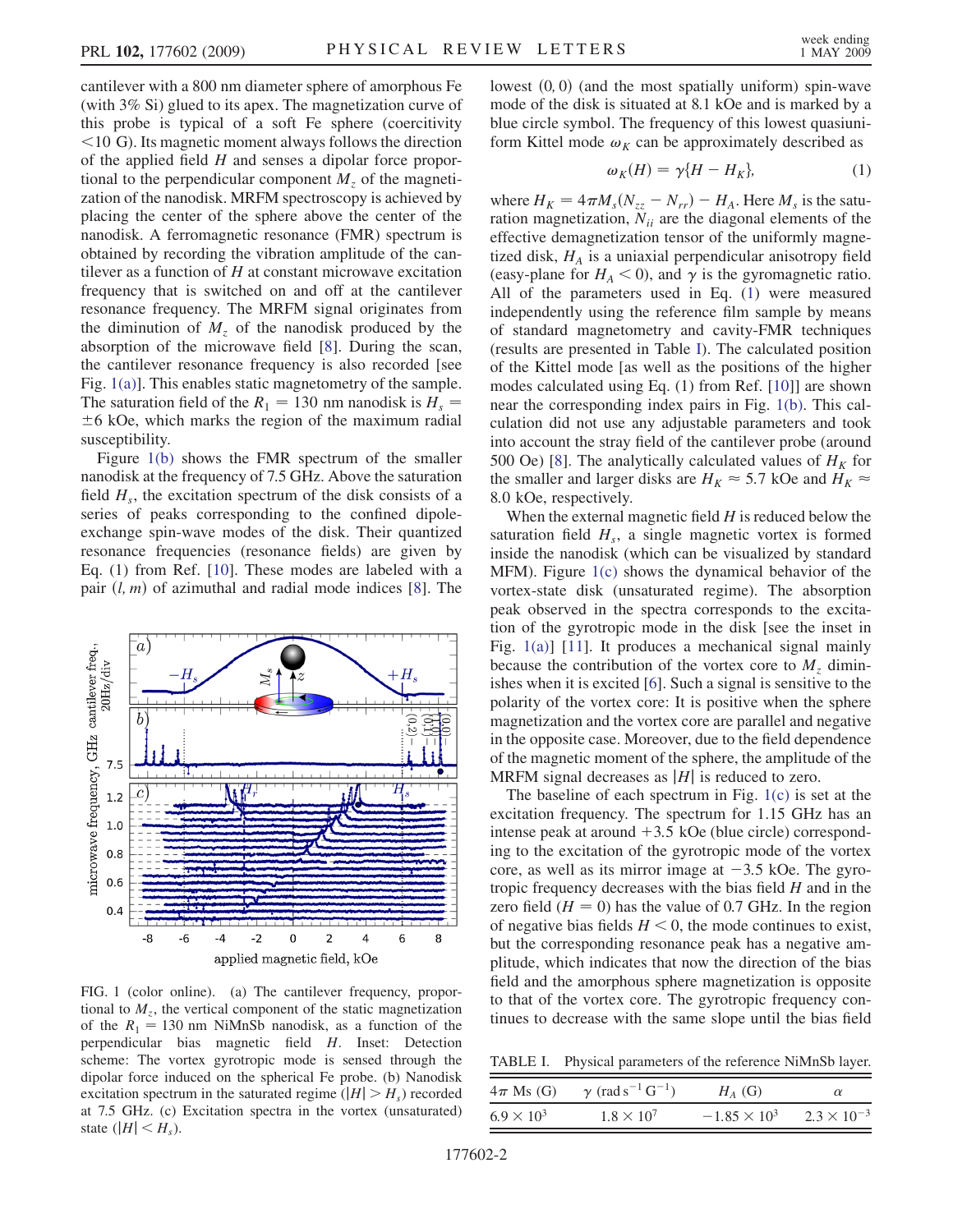<span id="page-2-1"></span>value of  $H_r = -2.8$  kOe, where the resonance peak<br>abruptly changes its sign frequency and slope which abruptly changes its sign, frequency, and slope, which indicates reversal of the vortex core polarity. Below the switching field  $H \leq H_r$ , the gyrotropic frequency of the inverted vortex core increases like it did in positive bias fields before the core reversal. It is important to note that, upon increasing the bias field, the gyrotropic mode persists at reduced frequency until the symmetric reversal field of  $H_r = +2.8$  kOe is reached, and the new reversal of the vortex core polarity takes place.

The complete phase diagrams demonstrating the dynamic hysteresis loops of the gyrotropic mode frequency in a perpendicular bias magnetic field for two disk sizes are presented in Fig. 2. The dark blue dots correspond to the case when the bias field is reduced starting from large positive values, while the light red dots correspond to the opposite case when the field is varied starting from large negative values.

Several important features emerge in these phase diagrams: (i) For  $|H| > H_s$  the excitation frequency of the lowest mode in the disk is well described by the Kittel equation ([1](#page-1-0)), and at  $|H| = H_s$ , the field slope of the mode frequency changes abruptly, while the expected discontinuity of the mode frequency is not seen in the experiment; (ii) in the interval  $|H| < |H_r|$  each value of the bias field (except  $H = 0$ ) corresponds to two different gyrotropic mode frequencies corresponding to two opposite orientations of the vortex core relative to the bias field, and the difference between these frequencies increases with the bias field H and with the disk aspect ratio  $\beta$ ; (iii) the magnitude of the bias field  $H = H_r$ , at which the reversal



FIG. 2 (color online). Frequency of the lowest excitation mode in a magnetic disk as a function of the perpendicular bias magnetic field for two sizes: (a)  $R_1 = 130$  nm and (b)  $R_2 = 520$  nm. Dark blue (light red) dots are experimental points corresponding to the field variation starting from large positive (negative) values. Solid lines are theoretical predictions from Eq. ([1](#page-1-0)) for  $|H| > H_s$  and from Eq. ([2](#page-2-0)) for  $|H| < H_s$ .

of the vortex core polarity occurs, seems to be approximately the same for both studied disks.

The frequency of the gyrotropic mode in the external perpendicular bias magnetic field H can be calculated as a ratio  $\omega_G(H) = \kappa(H)/G(H)$  of the field-dependent vortex stiffness  $\kappa(H)$  to the field-dependent magnitude  $G(H)$  of the z component of the vortex gyrovector using the method of Thiele's equation that was used in Ref. [7] to calculate this frequency in the case when  $H = 0$ . According to the general definition given in Ref. [7] [see Eq. (2) in [7]], when the perpendicular bias field is introduced we can write the vortex gyrovector as  $G(H) = G(0)(1 - p \cos \theta)$ ,<br>where  $p = \pm 1$  is the vortex core polarity  $G(0)$  is the where  $p = \pm 1$  is the vortex core polarity,  $G(0)$  is the gyrovector in zero bias field defined in Ref. [7], and  $\theta$  is the polar angle of the static magnetization at the disk lateral boundary. For a sufficiently large disk radius (much larger than the radius of the vortex core), it is possible to estimate  $\theta$  from the standard electrodynamic boundary conditions at the vertical boundaries of the disk as  $\cos \theta = H/H_{\rm s}$ .

The field-dependent vortex stiffness  $\kappa(H)$  is found from the assumption that the main contribution to the vortex energy comes from the dipolar interaction of the volume magnetostatic charges created by the in-plane magnetization component of the shifted vortex outside the core [7]. In this region the in-plane magnetization components depend of the direction of the external bias field as  $sin\theta$ , and the stiffness  $\kappa(H)$  that is proportional to the square of the radial derivative of the in-plane magnetization is expressed as  $\kappa(H) = \kappa(0)\sin^2\theta$ , where  $\kappa(0)$  is the vortex stiffness in the zero bias field defined in Ref. [7]. Thus, we can write the explicit expression for the gyrotropic mode frequency in the perpendicular bias field as

$$
\omega_G(H) = \omega_G(0) \bigg\{ 1 + p \frac{H}{H_s} \bigg\},\tag{2}
$$

<span id="page-2-0"></span>where  $\omega_G(0)$  is the gyrotropic mode frequency in the zero bias field defined by Eq. (7) of Ref. [12]. The approximate expression for  $\omega_G(0)$  obtained in the limit of small aspect ratios  $\beta \ll 1$  has the form  $\omega_G(0) = 5/(9\pi)4\pi \gamma M_s \beta$  [7]. The value of the saturation field  $H_s$  can also be determined as the crossing point of the dispersion curves ([1\)](#page-1-0) and ([2](#page-2-0)). It occurs at  $H_s \simeq H_K + 2\omega_G(0)/\gamma$  found to be  $\approx 6.1$  kOe for the smaller disk, a result that is close to the experimentally measured value shown in Fig. 2(a).

The theoretical curves calculated using Eq. [\(2\)](#page-2-0) are shown by solid lines in Fig. 2, and it is clear from this figure that Eq. ([2\)](#page-2-0) gives a good quantitative description of the experimental data for two different values of the disk aspect ratio. This simple analytic theory does not account for the reversal of the vortex core polarity observed experimentally at  $H = H_r$  (see Fig. 2). Therefore, we performed micromagnetic simulations to reproduce this experimentally observed effect. The results of these simulations are presented in Fig. [3.](#page-3-0)